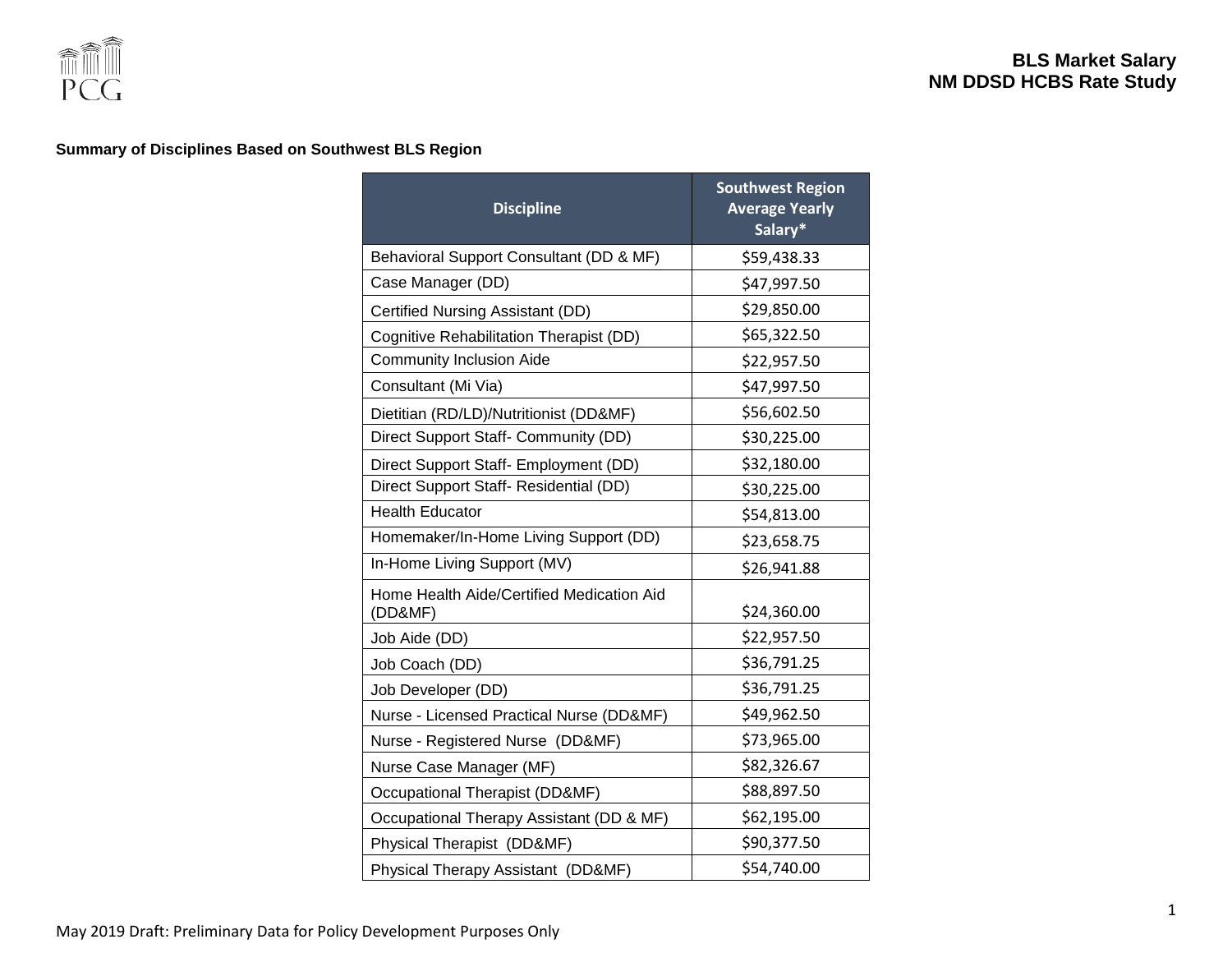

# **BLS Market Salary NM DDSD HCBS Rate Study**

| Psychiatric Technician                                  | \$33,370.00 |
|---------------------------------------------------------|-------------|
| Psychologist (DD)                                       | \$86,522.50 |
| Respite Provider (DD)                                   | \$27,439.17 |
| Risk Evaluator (DD)                                     | \$80,606.25 |
| Social Worker (DD)                                      | \$60,807.50 |
| Speech Therapist/Speech-Language<br>Pathologist (DD&MF) | \$79,072.50 |

\*Southwest region defined by NM from FIT Rate Study – New Mexico, Texas, Colorado, Arizona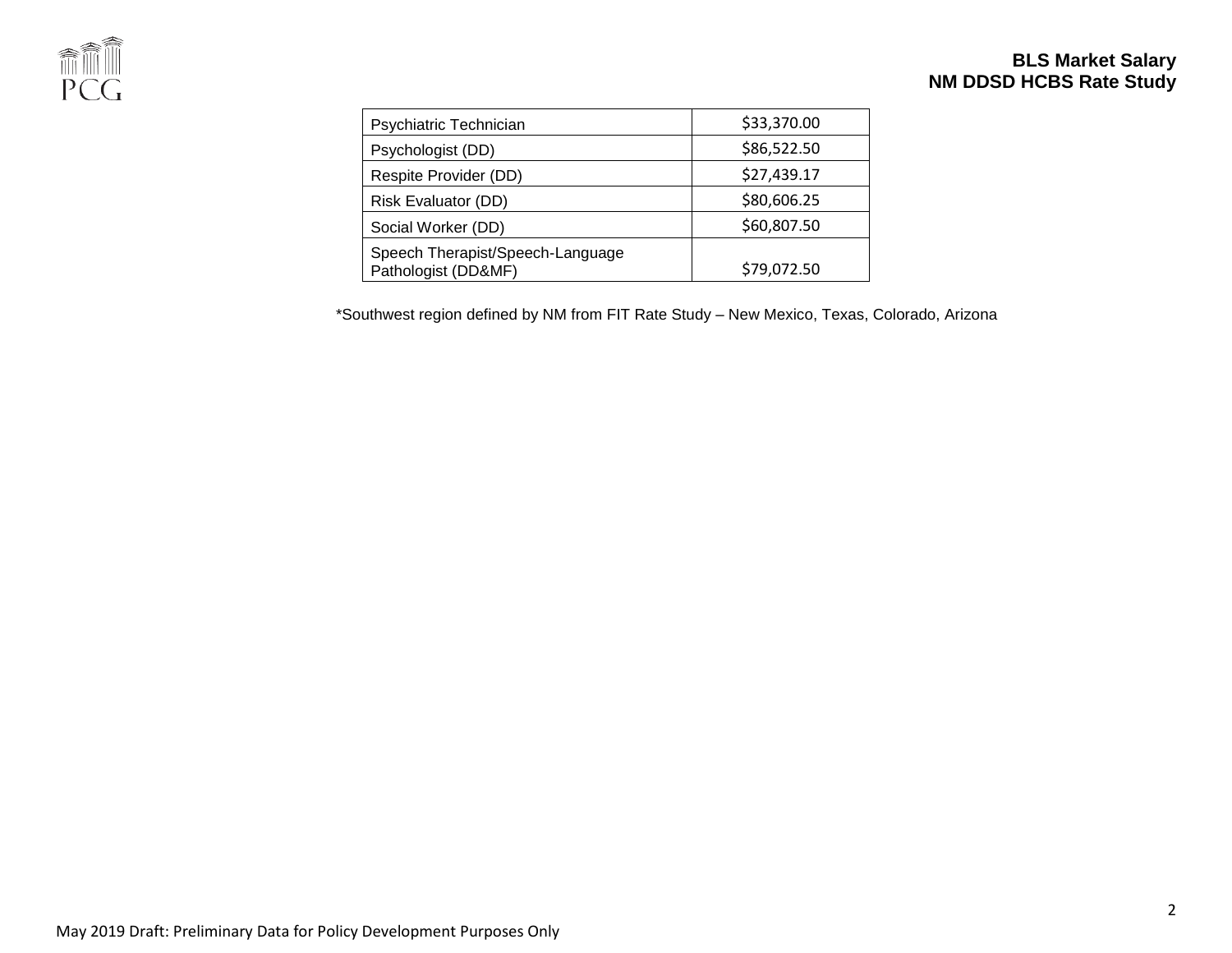

### **Developmental Disabilities Waiver Services**

| <b>DD Services</b>                                        | <b>Disciplines</b>                              | <b>BLS Southwest Region</b><br><b>Average Salary</b><br>(NM, TX, CO, AZ) |
|-----------------------------------------------------------|-------------------------------------------------|--------------------------------------------------------------------------|
| <b>Behavioral Support Consultation</b>                    |                                                 |                                                                          |
| Behavioral Support Consultation, Standard                 | <b>Behavioral Support Consultant</b>            | \$59,438.33                                                              |
|                                                           |                                                 |                                                                          |
| Behavioral Support Consultation, Incentive                | <b>Behavioral Support Consultant</b>            | \$59,438.33                                                              |
| <b>Case Management</b>                                    |                                                 |                                                                          |
| Case Management On-Going                                  | Case Manager                                    | \$47,997.50                                                              |
| <b>Community Integrated Employment</b><br><b>Services</b> |                                                 |                                                                          |
| Community Integrated Employment, Job<br>Maintenance       | Job Coach; Job Developer                        | \$36,791.25                                                              |
|                                                           |                                                 |                                                                          |
| Community Integrated Employment, Group,<br>Category 1     | Direct Support Staff - Employment; Job<br>Coach | \$34,485.63                                                              |
|                                                           |                                                 |                                                                          |
|                                                           |                                                 | \$34,485.63                                                              |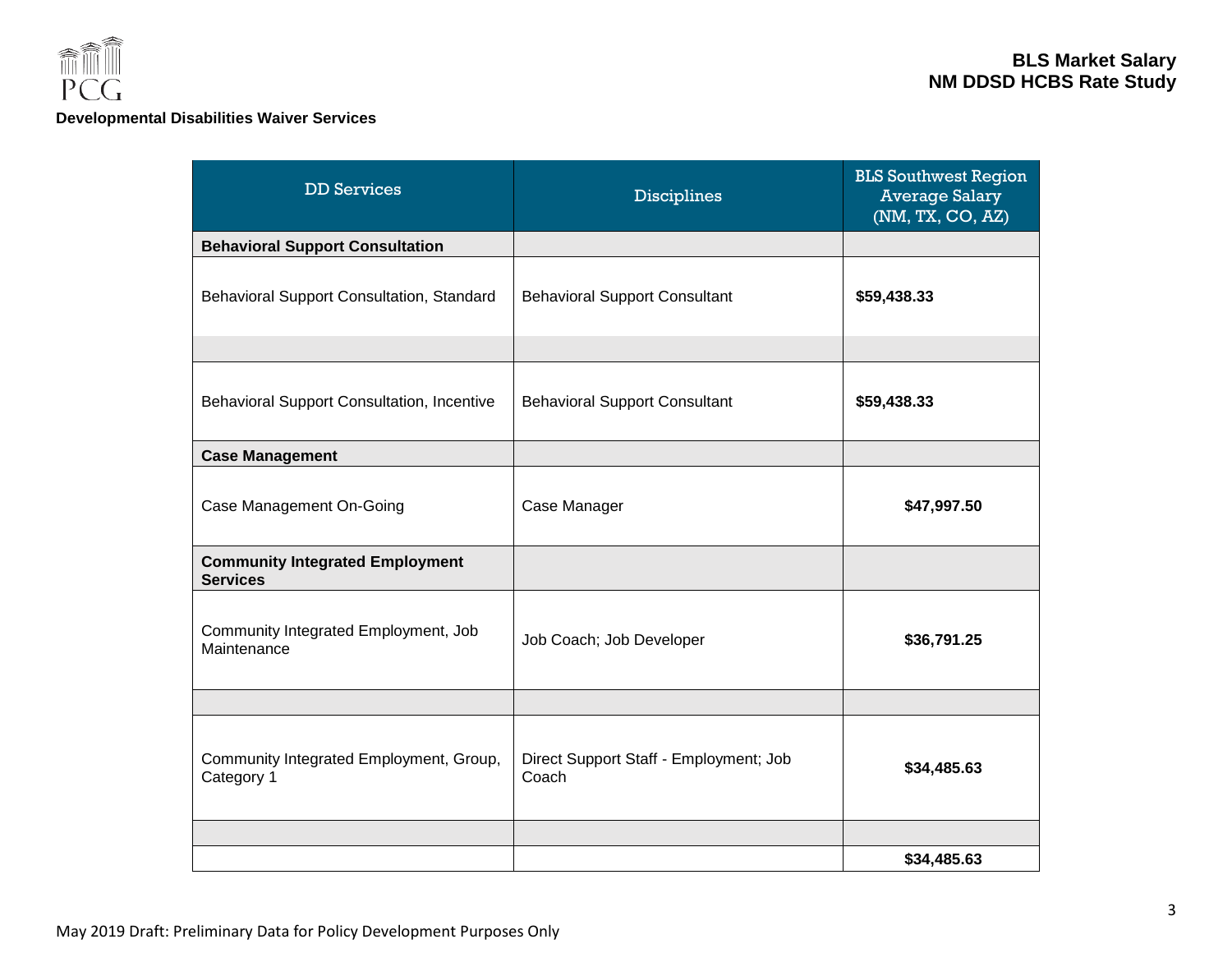

| Community Integrated Employment, Group,<br><b>Category 2 Extensive Support</b> | Direct Support Staff - Employment; Job<br>Coach |             |
|--------------------------------------------------------------------------------|-------------------------------------------------|-------------|
|                                                                                |                                                 |             |
| Community Integrated Employment, Self-<br>Employment                           | Job Coach; Job Developer                        | \$36,791.25 |
|                                                                                |                                                 |             |
| Community Integrated Employment, Job<br>Aide                                   | Job Aide                                        | \$22,957.50 |
|                                                                                |                                                 |             |
| Community Integrated Employment,<br>Intensive                                  | Direct Support Staff - Employment; Job<br>Coach | \$34,485.63 |
| <b>Customized Community Supports</b>                                           |                                                 |             |
| <b>Customized Community Support, Individual</b>                                | <b>Direct Support Staff - Community</b>         | \$30,225.00 |
|                                                                                |                                                 |             |
| Customized Community Supports, Group,<br>Jackson Class Only                    | <b>Direct Support Staff - Community</b>         | \$30,225.00 |
|                                                                                |                                                 |             |
| Customized Community Support, Group,<br>Category 1                             | Direct Support Staff - Community                | \$30,225.00 |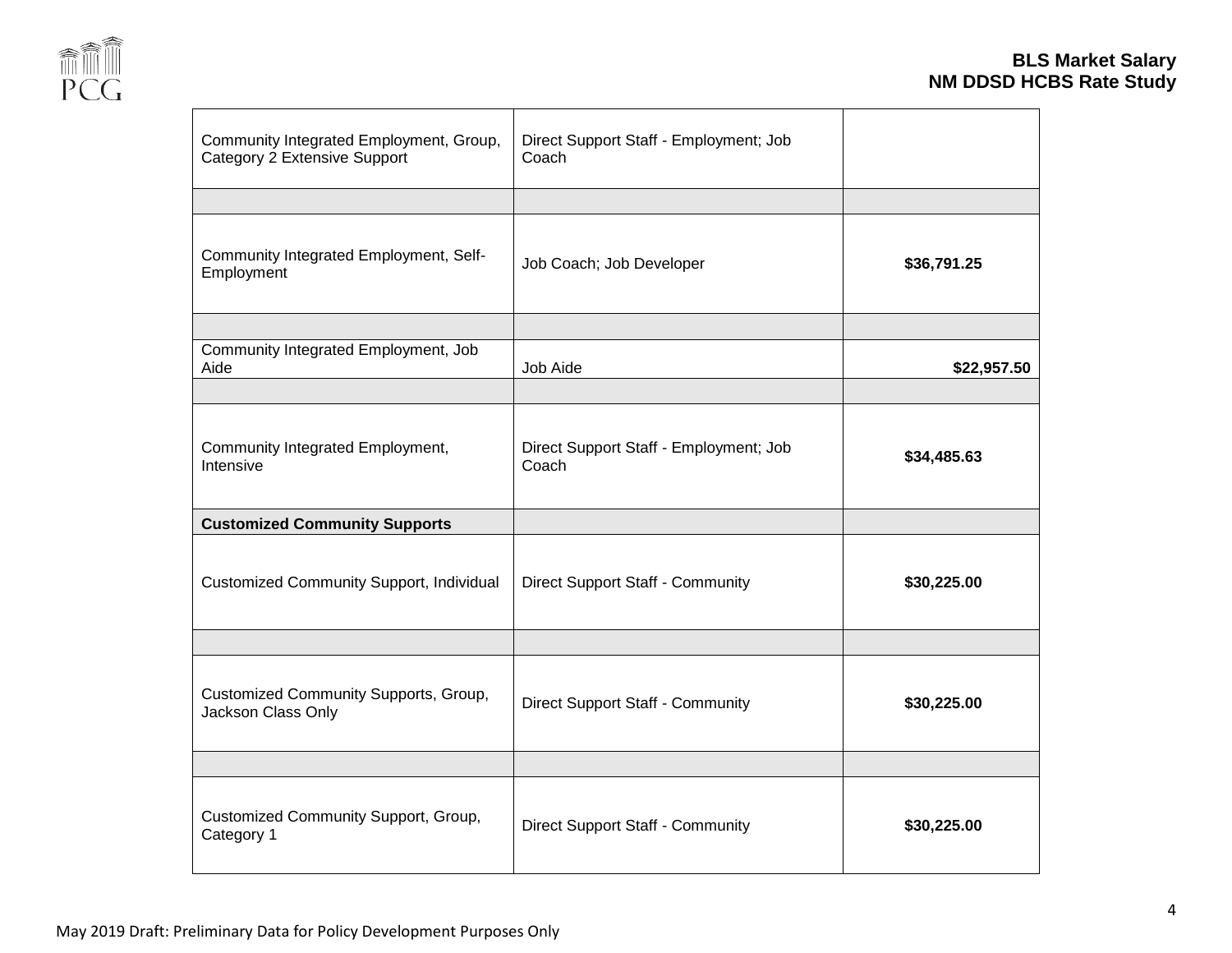

| Customized Community Support, Group,<br>Category 2 Extensive Support          | <b>Direct Support Staff - Community</b>                     | \$30,225.00 |
|-------------------------------------------------------------------------------|-------------------------------------------------------------|-------------|
|                                                                               |                                                             |             |
| <b>Customized Community Support, Small</b><br>Group                           | <b>Direct Support Staff - Community</b>                     | \$30,225.00 |
|                                                                               |                                                             |             |
| <b>Community Inclusion Aide</b>                                               | <b>Community Inclusion Aide</b>                             | \$22,957.50 |
| <b>Customized In-Home Supports</b>                                            |                                                             |             |
| Customized In-Home Supports, Living with<br><b>Family or Natural Supports</b> | Direct Support Staff - Residential;<br>Homemaker            | \$26,941.88 |
|                                                                               |                                                             |             |
| Customized In-Home Supports, Living<br>Independently                          | Direct Support Staff - Residential;<br>Homemaker            | \$26,941.88 |
| <b>Crisis Supports</b>                                                        |                                                             |             |
| Crisis Support (Alternative Residential<br>Setting)                           | Direct Support Staff - Community; Psychiatric<br>Technician | \$31,797.50 |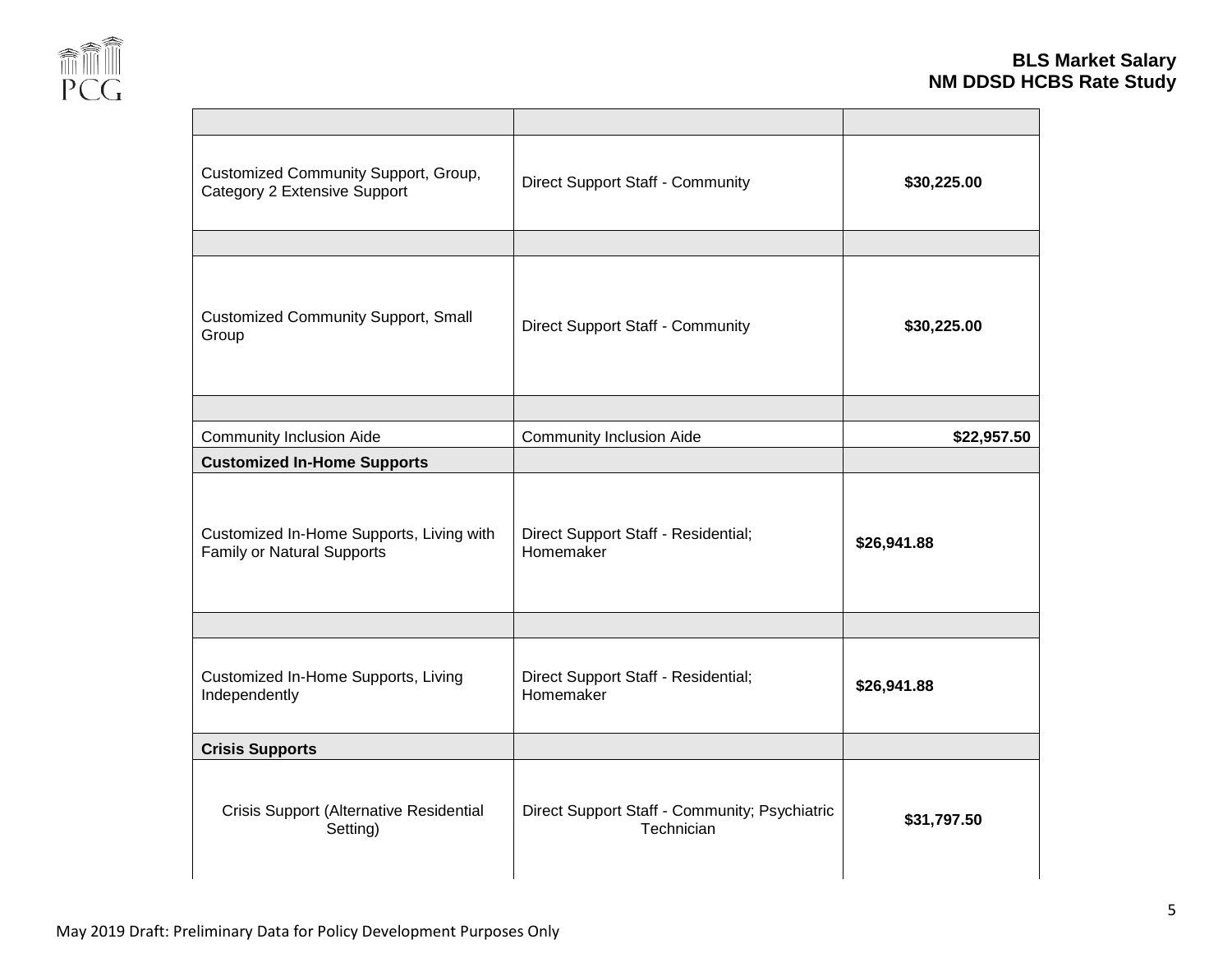

| Crisis Support (Individual's Residence)           | Direct Support Staff - Community; Psychiatric<br>Technician | \$31,797.50 |
|---------------------------------------------------|-------------------------------------------------------------|-------------|
| <b>Living Supports</b>                            |                                                             |             |
| <b>Family Living</b>                              | Direct Support Staff - Residential                          | \$30,225.00 |
|                                                   |                                                             |             |
| Family Living, Jackson Class Only                 | Direct Support Staff - Residential                          | \$30,225.00 |
|                                                   |                                                             |             |
| Supported Living, Category 1 Basic Support        | Direct Support Staff - Residential                          | \$30,225.00 |
|                                                   |                                                             |             |
| Supported Living, Category 2 Moderate<br>Support  | Direct Support Staff - Residential                          | \$30,225.00 |
|                                                   |                                                             |             |
| Supported Living, Category 3 Extensive<br>Support | Direct Support Staff - Residential                          | \$30,225.00 |
|                                                   |                                                             |             |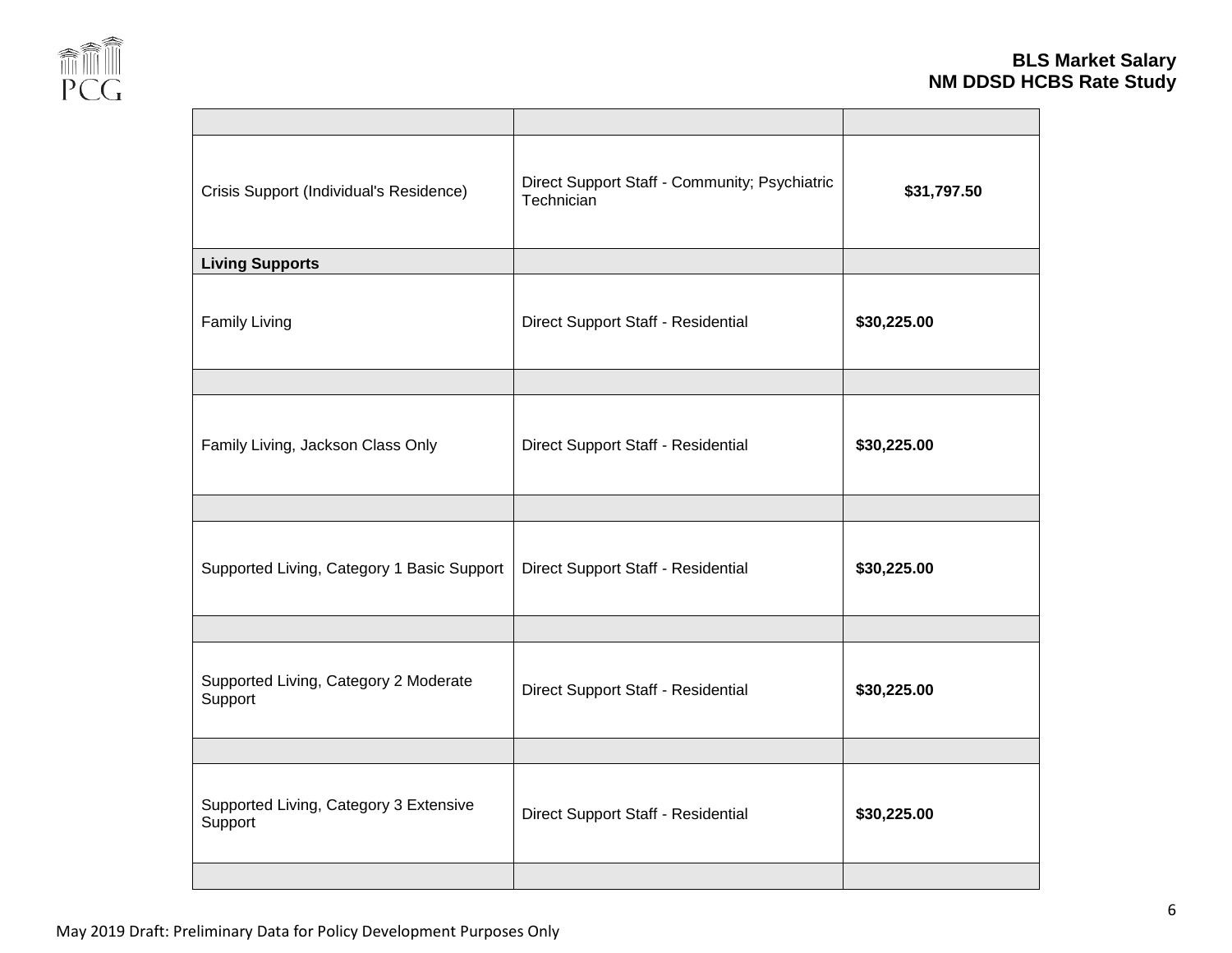

| Supported Living Category 4 Extraordinary<br>Medical/ Behavioral Support                                        | Direct Support Staff - Residential | \$30,225.00 |
|-----------------------------------------------------------------------------------------------------------------|------------------------------------|-------------|
|                                                                                                                 |                                    |             |
| <b>Intensive Medical Living Services</b>                                                                        | Direct Support Staff - Residential | \$30,225.00 |
|                                                                                                                 |                                    |             |
| <b>IMLS Bundled Nutrition</b>                                                                                   | <b>Nutritionist</b>                | \$56,602.50 |
|                                                                                                                 |                                    |             |
| <b>IMLS Bundled Nursing</b>                                                                                     | <b>Registered Nurse</b>            | \$73,965.00 |
| <b>Nutritional Counseling</b>                                                                                   |                                    |             |
| <b>Nutritional Counseling</b>                                                                                   | Dietitian/Nutritionist             | \$56,602.50 |
| <b>Preliminary Risk Screening and</b><br><b>Consultation Related to Inappropriate</b><br><b>Sexual Behavior</b> |                                    |             |
| Preliminary Risk Screening and<br><b>Consultation for Inappropriate Sexual</b><br>Behavior, Standard            | <b>Risk Evaluator</b>              | \$80,606.25 |
|                                                                                                                 |                                    |             |
| Preliminary Risk Screening and<br><b>Consultation for Inappropriate Sexual</b><br>Behavior, Incentive           | <b>Risk Evaluator</b>              | \$80,606.25 |
| <b>Adult Nursing</b>                                                                                            |                                    |             |
| <b>Adult Nursing Services, RN</b>                                                                               | <b>Registered Nurse</b>            | \$73,965.00 |
|                                                                                                                 |                                    |             |
| <b>Adult Nursing Services, LPN</b>                                                                              | <b>Licensed Practical Nurse</b>    | \$49,962.50 |
| <b>Respite</b>                                                                                                  |                                    |             |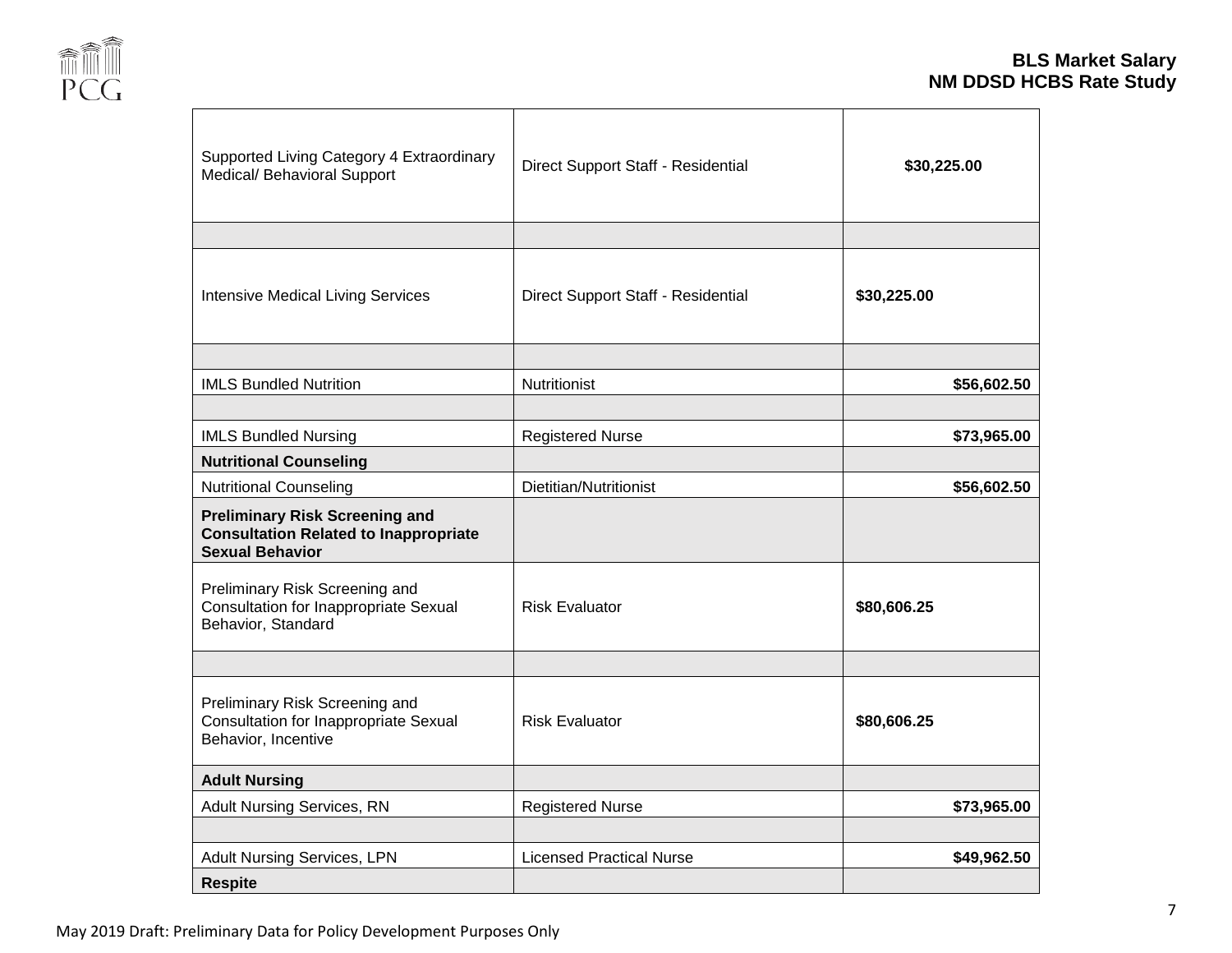

| Respite                                             | Respite Provider                                                                                         | \$27,439.17 |
|-----------------------------------------------------|----------------------------------------------------------------------------------------------------------|-------------|
|                                                     |                                                                                                          |             |
| Respite - Group                                     | Respite Provider                                                                                         | \$27,439.17 |
| <b>Socialization and Sexuality Education</b>        |                                                                                                          |             |
| Socialization and Sexuality Education,<br>Standard  | Behavioral Support Consultant, Registered<br>Nurse, Health Educator, Direct Support Staff<br>- Community | \$54,610.33 |
|                                                     |                                                                                                          |             |
| Socialization and Sexuality Education,<br>Incentive | Behavioral Support Consultant, Registered<br>Nurse, Health Educator, Direct Support Staff<br>- Community | \$54,610.33 |
| <b>Therapy Services</b>                             |                                                                                                          |             |
| Occupational Therapy, Standard                      | <b>Occupational Therapist</b>                                                                            | \$88,897.50 |
|                                                     |                                                                                                          |             |
| Occupational Therapy, Incentive                     | <b>Occupational Therapist</b>                                                                            | \$88,897.50 |
|                                                     |                                                                                                          |             |
| Occupational Therapy Assistant, Standard            | <b>Occupational Therapist Assistant</b>                                                                  | \$62,195.00 |
| Occupational Therapy Assistant, Incentive           | <b>Occupational Therapist Assistant</b>                                                                  | \$62,195.00 |
| Physical Therapy, Standard                          | <b>Physical Therapist</b>                                                                                | \$90,377.50 |
| Physical Therapy, Incentive                         | <b>Physical Therapist</b>                                                                                | \$90,377.50 |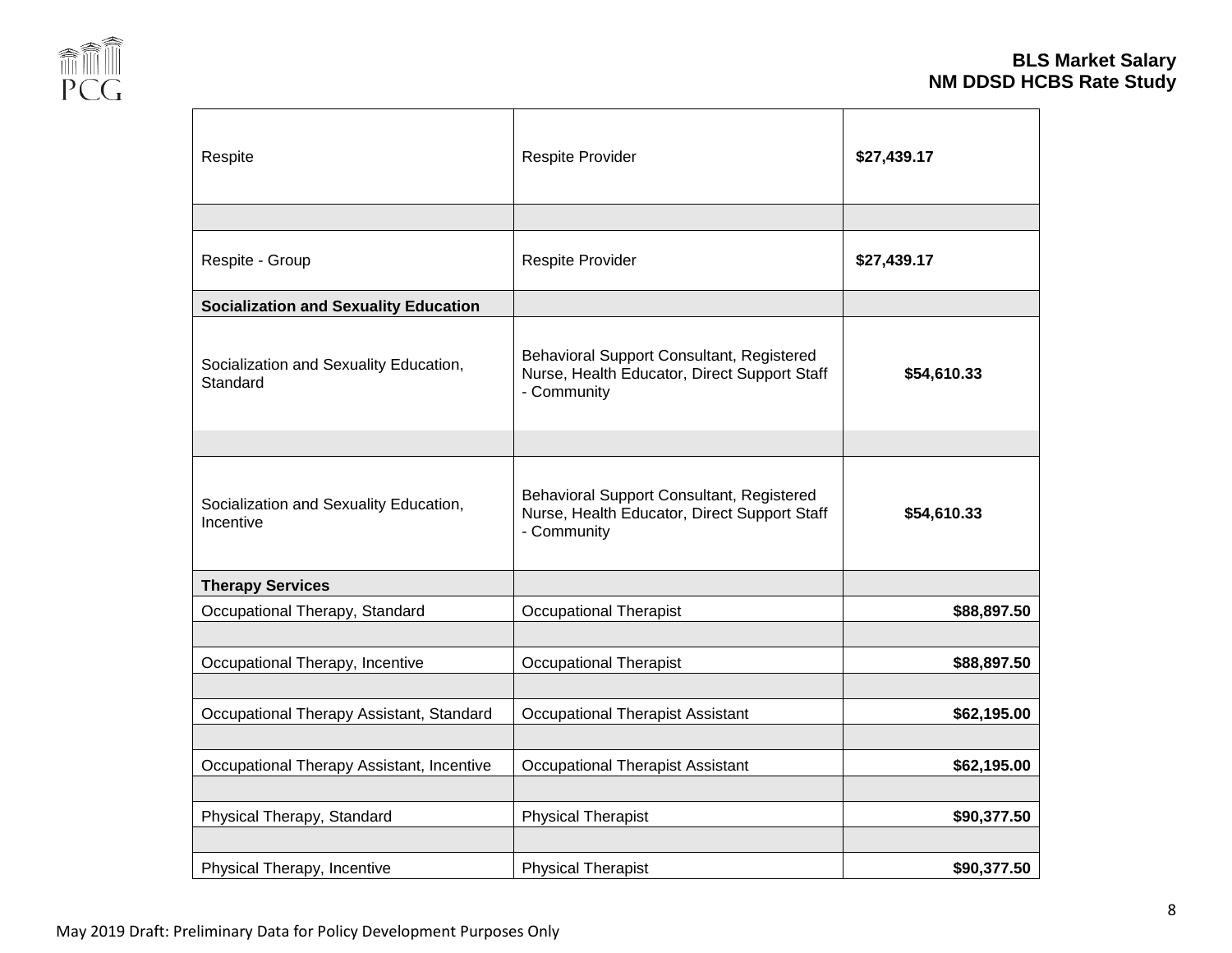

| Physical Therapy Assistant (PTA), Standard  | <b>Physical Therapist Assistant</b> | \$54,740.00 |
|---------------------------------------------|-------------------------------------|-------------|
|                                             |                                     |             |
| Physical Therapy Assistant (PTA), Incentive | <b>Physical Therapist Assistant</b> | \$54,740.00 |
|                                             |                                     |             |
| Speech, Language Pathology, Standard        | Speech Language Pathologist         | \$79,072.50 |
|                                             |                                     |             |
| Speech, Language Pathology, Incentive       | Speech Language Pathologist         | \$79,072.50 |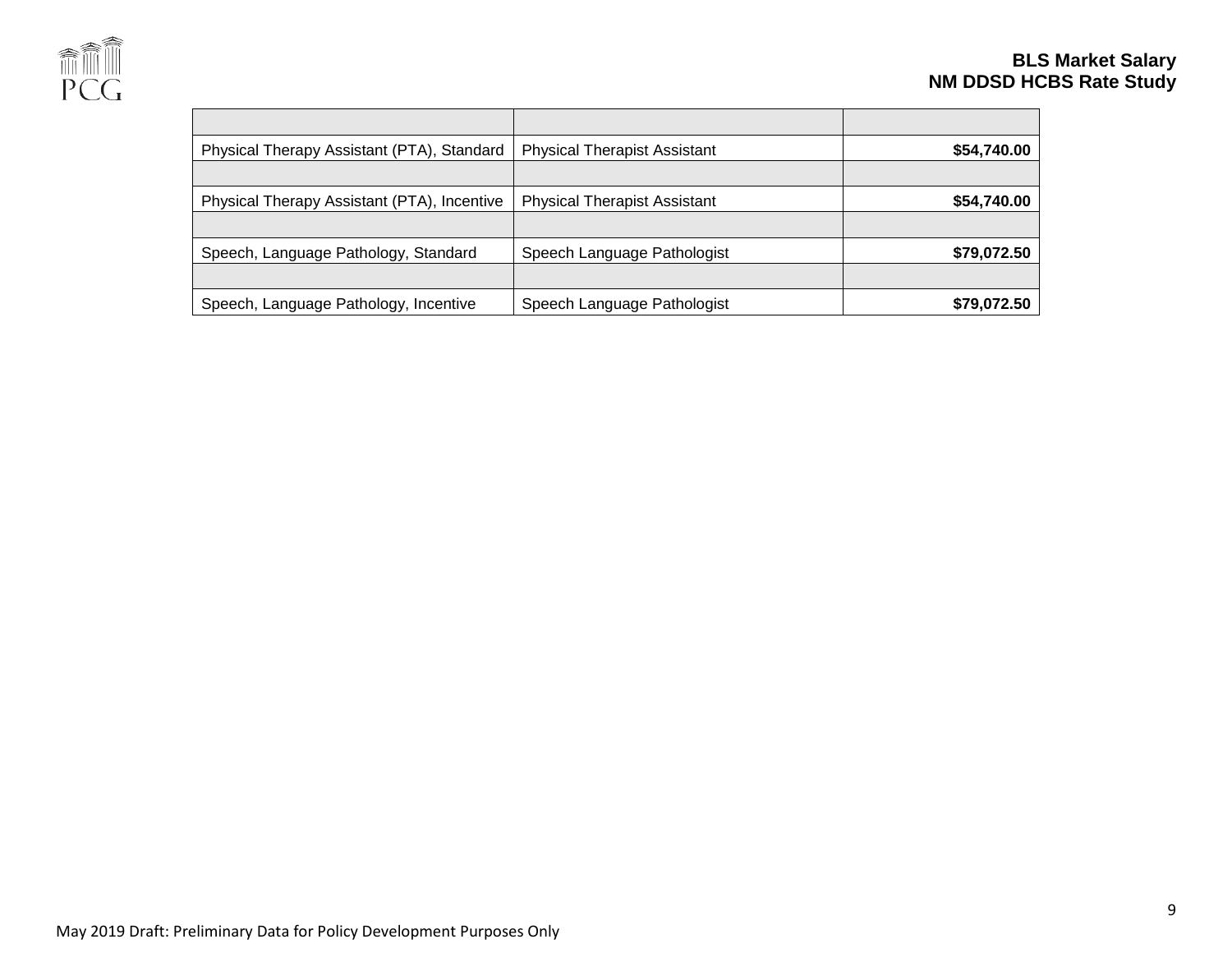

#### **Medically Fragile Waiver Services and Proxies**

| <b>MF Services</b>                                     | <b>Disciplines</b>                 | <b>BLS</b><br><b>Southwest</b><br>Region |
|--------------------------------------------------------|------------------------------------|------------------------------------------|
| <b>Behavior Support Consultation</b>                   | <b>Behavior Support Consultant</b> | \$59,438.33                              |
|                                                        |                                    |                                          |
| <b>Behavior Support Consultation</b><br>- Clinic Based | <b>Behavior Support Consultant</b> | \$59,438.33                              |
|                                                        |                                    |                                          |
| Case Management<br>Assessment                          | Nurse Case Manager                 | \$82,326.67                              |
|                                                        |                                    |                                          |
| <b>Case Management Ongoing</b>                         | Nurse Case Manager                 | \$82,326.67                              |
|                                                        |                                    |                                          |
| Home Health Aide                                       | Home Health Aide                   | \$24,360.00                              |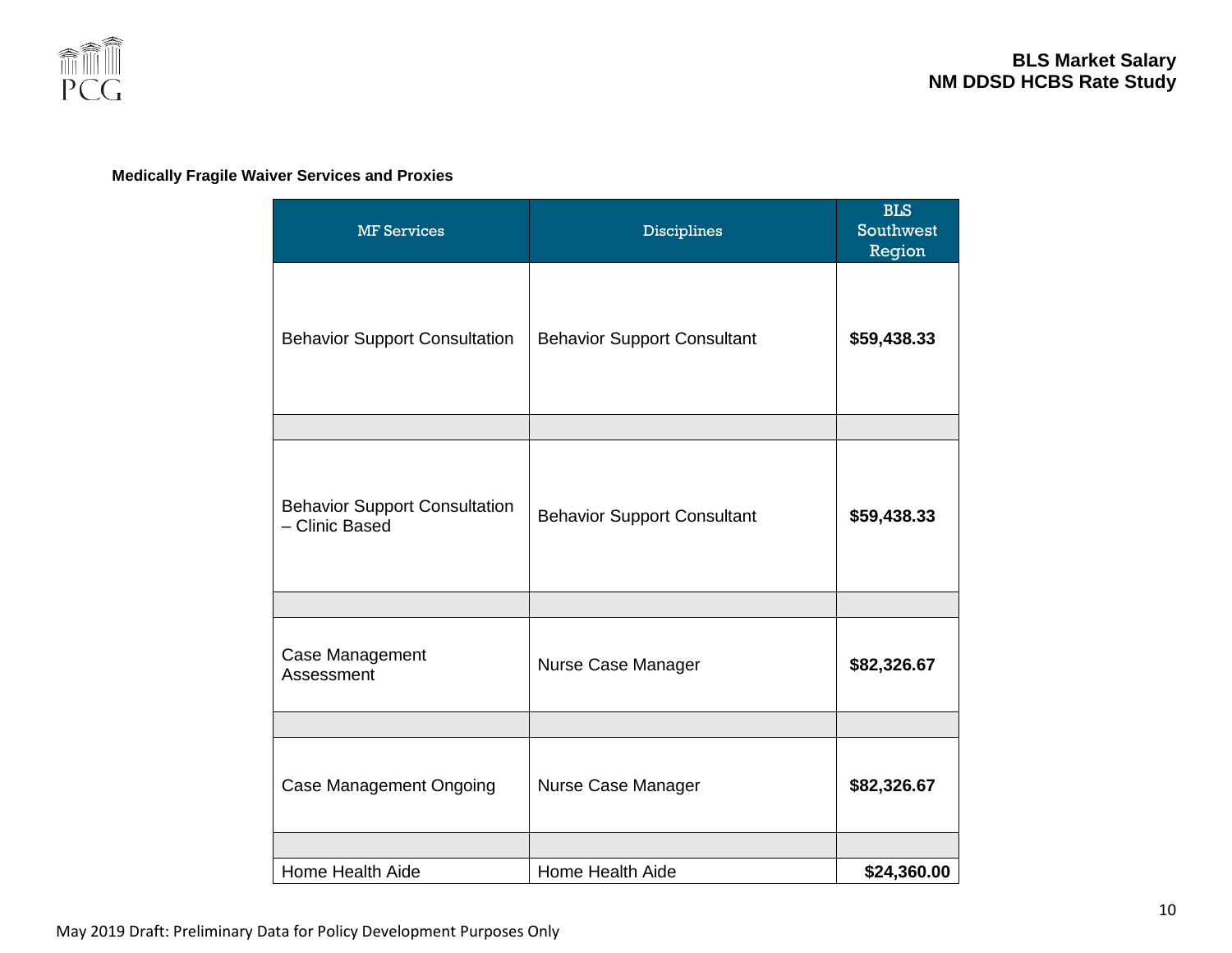

# **BLS Market Salary NM DDSD HCBS Rate Study**

| Home Health Aide-Respite                   | Home Health Aide/Respite Provider | \$25,899.58 |
|--------------------------------------------|-----------------------------------|-------------|
| <b>Nutritional Counseling</b>              | Dietician/Nutritionist            | \$56,602.50 |
| Occupational Therapy                       | Occupational Therapist            | \$88,897.50 |
| <b>Physical Therapy</b>                    | <b>Physical Therapist</b>         | \$90,377.50 |
| <b>Private Duty Nursing-RN</b>             | <b>Registered Nurse</b>           | \$73,965.00 |
| <b>Private Duty Nursing-RN</b><br>Respite  | <b>Registered Nurse</b>           | \$73,965.00 |
| <b>Private Duty Nursing-LPN</b>            | <b>Licensed Practical Nurse</b>   | \$49,962.50 |
| <b>Private Duty Nursing-LPN</b><br>Respite | <b>Licensed Practical Nurse</b>   | \$49,962.50 |
| Institutional Respite                      | <b>Respite Provider</b>           | \$27,439.17 |
|                                            |                                   |             |
| Speech Therapy                             | Speech Language Pathologist       | \$79,072.50 |